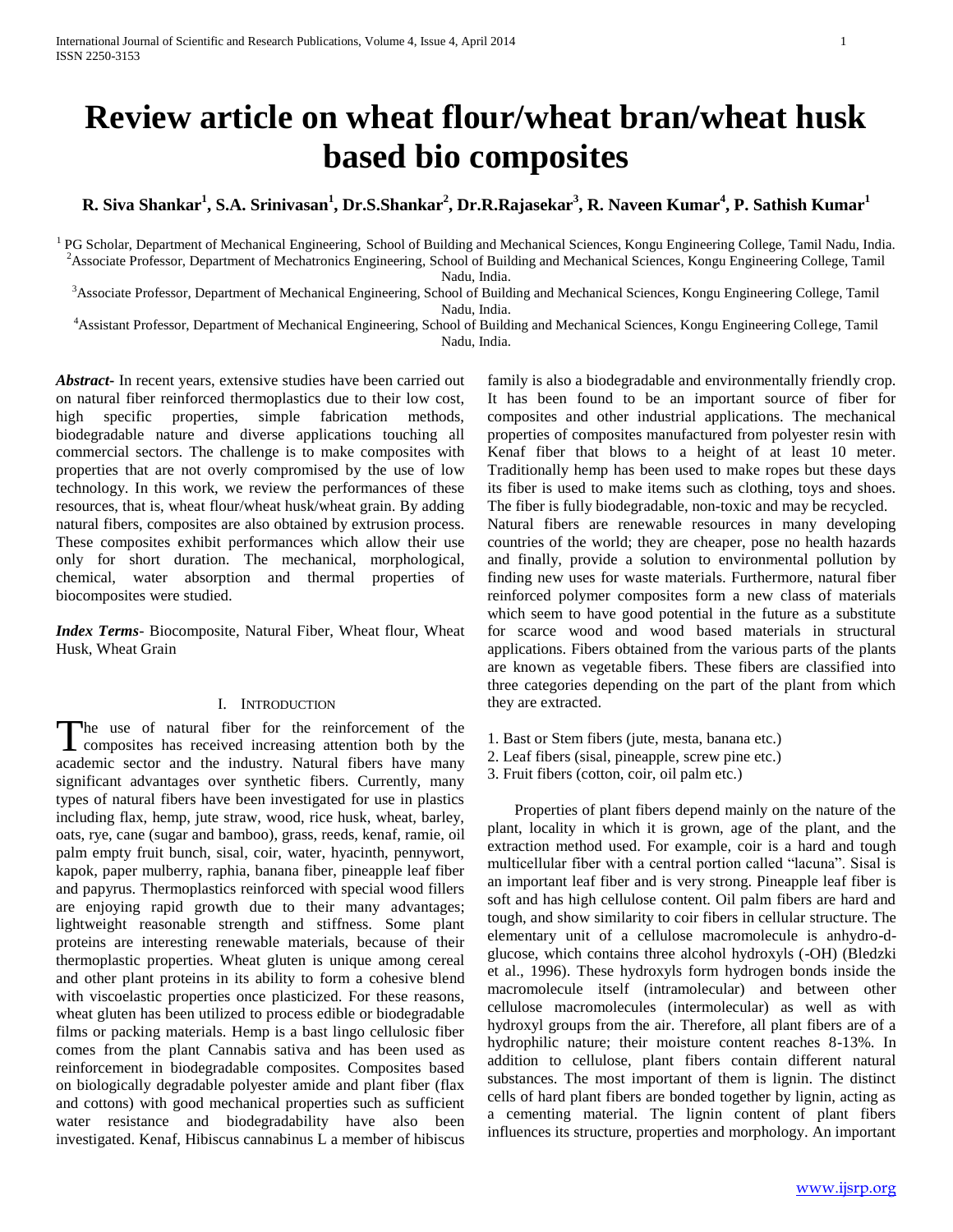characteristic of vegetable fiber is their degree of polymerization (DP). The cellulose molecules of each fiber differ in their DP and consequently, the fiber is a complex mixture of polymer homologue  $(C_6H_{10}O_5)_n$ . Bast fibers commonly show the highest DP among all the plant fibers (~10,000). Traditionally these fibers have been used for making twines, ropes, cords as packaging material in sacks and gunny bags as carpet-backing and more recently as a geotextile material.

 Natural fibers as reinforcement have recently attracted the attention of researchers because of their advantages over other established materials. Natural fibers are

- Environmentally friendly
- fully biodegradable
- abundantly available
- Renewable and cheap and have low density
- Plant fibers are light compared to glass, carbon and aramid fibers

 The biodegradability of plant fibers can contribute to a healthy ecosystem while their low cost and high performance fulfils the economic interest of industry. When natural fiberreinforced plastics are subjected at the end of their life cycle to combustion process or landfill, the released amount of  $CO<sub>2</sub>$  of the fibers is neutral with respect to the assimilated amount during their growth. The abrasive nature of fiber is much lower which leads to advantages in regard to technical process and recycling process of the composite materials in general. Natural fiberreinforced plastics, by using biodegradable polymers as matrices are the most environmental friendly materials which can be composed at the end of their life cycle. Natural fiber composites are used in place of glass mostly in non-structural applications. A number of automotive components previously made with glass fiber composites are now being manufactured using environmentally friendly composites. Although natural fibers and their composites are environmental friendly and renewable (unlike traditional sources of energy, i.e., coal, oil and gas), these have several bottlenecks. These have: poor wettability, incompatibility with some polymeric matrices and high moisture absorption. Composite materials made with the use of unmodified plant fibers frequently exhibit unsatisfactory mechanical properties. To overcome this, in many cases, a surface treatment or compatibilizing agents need to be used prior to composite fabrication. The properties can be improved both by physical treatments (cold plasma treatment, corona treatment) and chemical treatments (maleic anhydride organosilanes, isocyanates, sodium hydroxide permanganate and peroxide). Mechanical properties of natural fibers are much lower than those of glass fibers but their specific properties, especially stiffness are comparable to the glass fibers.

 The performance of bio-composites depends on the properties of the natural fibers used in them. However, using natural fibers in building materials has also some disadvantages such as low modulus elasticity, high moisture absorption, decomposition in alkaline environments or in biological attack, and variability in mechanical and physical properties. To understand these problems, it is necessary to study fibers precisely. Generally, cell wall polymers and their matrices are the reason for chemical and physical properties of natural fibers. For instance, dimensional stability, flammability,

biodegradability, and degradation are attributed to acids bases and UV radiation that alters the bio-composites back into their basic building blocks (carbon dioxide and water). However, the properties of natural fibers that result from the chemistry of the cell wall components make some main problems in biocomposites. Therefore, to address these problems, improving the natural fiber properties by modifying the basic chemistry of the cell wall polymers has been recommended.

## II. MATERIALS AND NATURAL FIBER PREPARATION

 Wheat flour of starch content above 85 % and lower than 12 % protein content was provided by Grand Moulin (Paris, France). Glycerol and magnesium stearate which was used as a additives for production of thermoplastic were taken as laboratory quality. Fibers are obtained from any of local sources. Light yellow color fibers called as a wheat husk which was grown up in Germany and collected through IGV institute, Germany. Wheat gluten was taken from Milan, Italy and also wheat and spelt bran also bought from same place.

The wheat flour and wheat husk was dried in the die at 80°c to remove moisture and other presence of impurities. Wheat gluten taken from wheat bran .Preparation of sisal or cotton fiber with wheat flour based thermoplastic matrix biocomposites. Production of matrix contain glycerol and magnesium stearate then wheat flour then using different variation of fiber mixed using turbo mixer then pellets created by extrusion process. Then pellets were extruded again at 120°c with rotating speed 60 rpm. Then using hydraulic press give pressure of 10 kg/cm<sup>2</sup> at same temperature to create composites.

#### III. BIO-COMPOSITES

 Bio-composite are composite materials compromising one or more phase(s) derived from biological origin. The natural fibers and resins in composite materials, mostly called bio-composite. In terms of reinforcement bio-fibers may be classified in three main categories: straw-fibers, non-wood fibers and wood-fibers.

 The matrix has the role to protect de fibers against the environment degradation and mechanical damage, but the main purpose is to hold the fibers together and transfer the loads on it. Generally, this matrix consists of a thermoset or thermoplastic resin, this existing composite uses polymeric materials as matrix. But whose non degradability property creates more environment concerns. To overcome this drawback there is a need for the development of bio degradable materials. So the for the biocomposite, the resin should be made from renewable resources.

#### IV. WHEAT FLOUR

 C.I.Febles et al (2001) narrated in this study determined the phytic acid content of refined (hand-made and factory-made) and whole (factory-made) wheat flours much absorbed in the ganary Islands [1]. Also in this process 200 samples of wheat flours from different types (100 refined and 100 whole) were analyzed. Then Garcia-villanova was used for determination of phytic acid content in wheat flours. In refined flours had 2-4 mg/g of phytic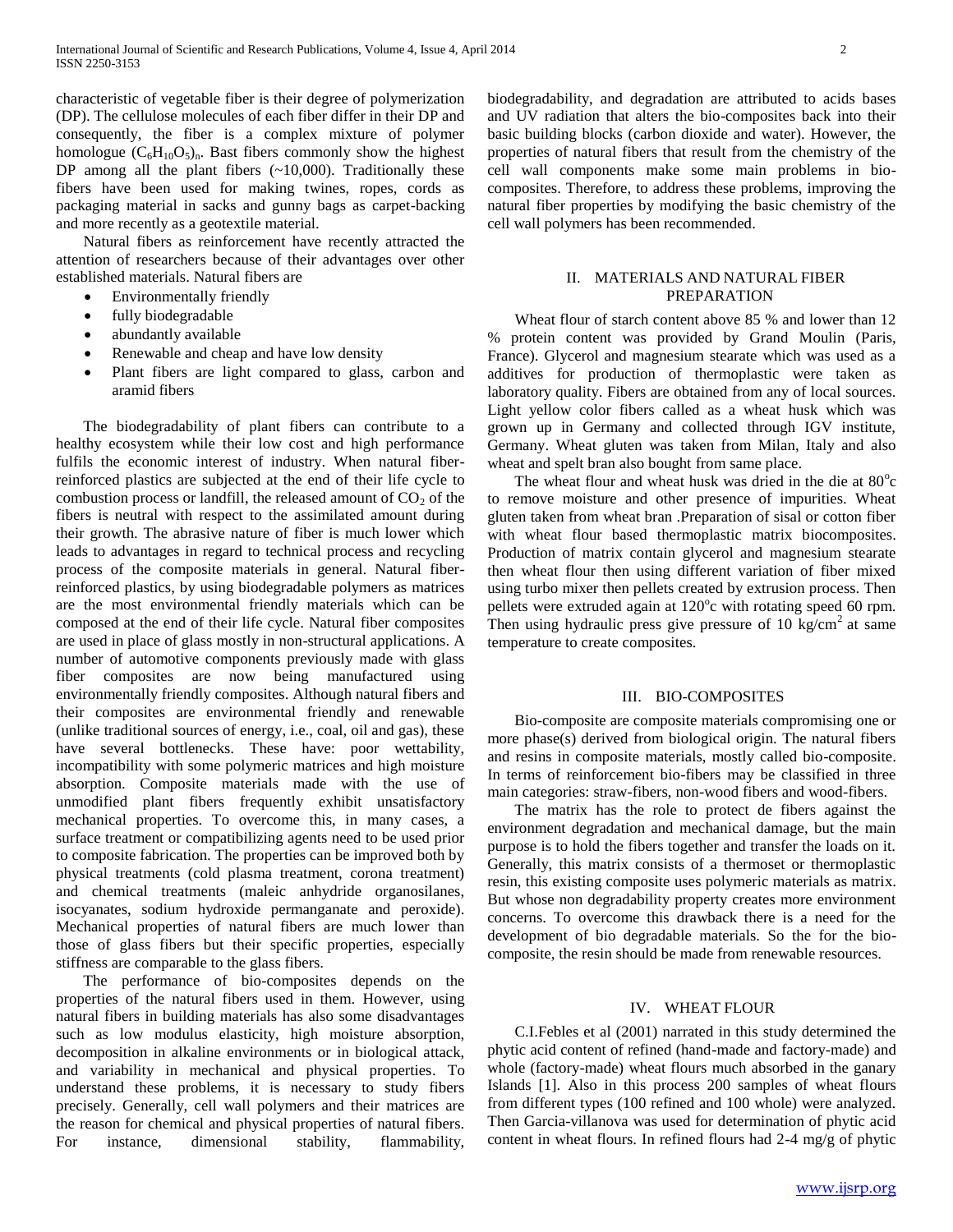acid and 6-10 mg/g for the whole ones. Also refined flours had lower phytic acid content than whole flours. The arithmetic mean achieving in the total the samples of flours is  $6.05 \text{ mg/g}$ . Ninetypercent of the whole variety granted values between 6 and 10 mg/g of phytic acid, 2–4 mg/g were found in 60·6 % of refined flours [1]. The arithmetic mean obtained from all the samples examined was 3·8 mg/g for hand-made refined flours, 3·0 mg/g for factory-produced refined flours and 8·50 mg/g for the whole ones.

 A.Blandino et al (2001) noted feasibility of producing by Rhizopus stolonifer and Aspergillus, substrate taken as a cereal raw material was studied.in this process whole wheat flour acted as a good nutrient source for the cultivation of the microorganisms and exo- then endo-polygalacturonases were formed in submerged culture. Also the synthesis of both enzymes developed in both strains in the absence of pectin, demonstrating the constitutive nature of these enzymes [2]. In this process two types of fungi, Rhizopus stolonifer and Aspergillus awamori, were involved. The strain of Rhizopus stolonifer was achieved from the Type Culture Collection in Valencia, Spain. The strain of Aspergillus awamori 2B.361 U2/1, which according to the Commonwealth Mycological Institute is classified in the Aspergillus niger complex, produces a range of hydrolytic enzymes .then it has been used with whole wheat flour to generate a generic fermentation medium. Both microorganisms were increased and stored on PDA (potato-dextrose-agar) slants at 4 °C.As they declared, the basic aim of this work was to review the feasibility and the efficiency of using cereal raw for the production of pectinases. However, production was increased by the addition of a small amount of pectin to the flour [2]. In this process for both strains, the highest endo-PG activity levels were got when whole-wheat flour plus pectin was used as the fermentation medium. So, the production of endo-PG can be inspired by the addition of a small amount of pectin to the flour based medium.

 Abdulvahit Sayaslan et al (2003) told economic manufacture of wheat starch and vital gluten proves physical separation of starch granules and gluten particles in a neutral aqueous system [3]. Using of a second-grade starch stream and flour watersoluble then fibrous residues may change at contrasting processing steps. Also, small-scale exams are allowable to assess the wet-milling quality of flours to be wet processed by the martin, batter abd the HD processes. Also small scale wetmilling tests to assess the wet-milling quality and suitability of flour samples for the industrial process. Processes were different mainly in the form of the flour-water mixtures showed to the fractionation equipment and the initial separation of starch and gluten fractions from flour. Also there are no laboratory tests announced for the hydro cyclone process. Also the important factor was small-scale wet-milling tests to survey the wet-milling quality and suitability of flour samples for industrial process [3]. Jaroslav blazek and Les Copeland (2007) was reported the effect of content of total amylose, free amylose and lipid-complexed amylose then amylopectin chain length distribution, on swelling behavior and pasting properties of wheat flour and starch from varieties with expanded amylose content are checked [4]. No correlations available between amylopectin chain length distribution and swelling behavior of flours and starches. Thirtyeight wheat (Triticum aestivum L.) collections were used in the

study. Of these, 35 varieties were developed through the Value Added Wheat CRC Pty Ltd. In this contrast to waxy starches and starches with ordinary amylose content, wheat starches with developing amylose content viewed characteristic patching properties that featured decreasing peak, breakdown and final viscosities with increasing T-AM contents [4].

 Maya Jacop John and Sabu Thomas (2007) reported that the cellulosic fiber reinforced polymeric composites are used in many application like construction industry to automotive industry. Hybrid and textile bio composites were classification of composites into green composites [5]. In current trend new developments running with cellulose based nanocomposites and electron spinning of nano fibers were also discussed. In this process bio composite is applied to a staggering range of materials derived fully or in part from renewable biomass resources. We could stop the environmentally hazardous materials. This study of bio-based materials has become the key importance due to need of product to our environment. Also in this process finding many application of bio fibers in wide range of companies [5]. Finally we resulted the applications of cellulosic fiber reinforced polymeric composites have been inspected.

 P.A.sreekumar et al (2008) reported that the use of wheat flour based thermoplastic matrix with waste cotton fiber as reinforcement. They got new composite materials by extrusion method. Varying composite 0 to 15% then utilizing x-ray diffraction and scanning electron microscopy they clarified the structure and morphology of the prepared fiber materials [6]. While adding the waste cotton fiber with wheat flour based thermoplastic based matrix improved tensile properties and it not affected thermal conductivity and resistivity of the prepared fiber material. In this study degradation of composite occurs in two steps. Addition of fiber may occur the stress failure and maximum tensile modulus [6]. Also the material referred in this work is as an insulator composites.

 FU Lei et al (2008) announced resistant starch (RS) is the undigested starch also that grounding through the small intestine to the large intestine [7]. Using rapid visco analysis (RVA) and bra bender farino graph they can study about the pasting properties and the viscoelasticity of blends of RS (RS3 and RS2) and the three wheat flours. The strong gluten heat(SGW),intermediate gluten wheat(IGW) and weak gluten wheat(WGW) flours were expressed by wheat flour, at various levels of RS substitution(0,5,10 and 20 %).the impact of RS3 on the control wheat flours and RS-wheat flour blends were persistent with those of RS2. An increase in resistant starch contents from 0 to 20 % in the blends with peak, trough, breakdown, final and setback viscosities of wheat-RS blends decreased. Doughs forms using 0-20 % of RS-wheat flour blends. Also increase in resistant starch from 0 to 20 % in blends with PV, TV, BV, FV and SV decreased. The amylopectin in blends acts as a main role at an early stage (about 3.5 min) in the RVA pasting curve [7].

 R.Saiah et al (2008) reported development of mono glyceride [8] on the structure and thermal stability of extruded thermoplastic films based on changed wheat flour have been checked using X-ray diffraction (XRD) and thermo gravimetric method (TGA).In this process wheat flour content mix (thermo regulated turbo mixer) with additives such as glycerol, sorbitol,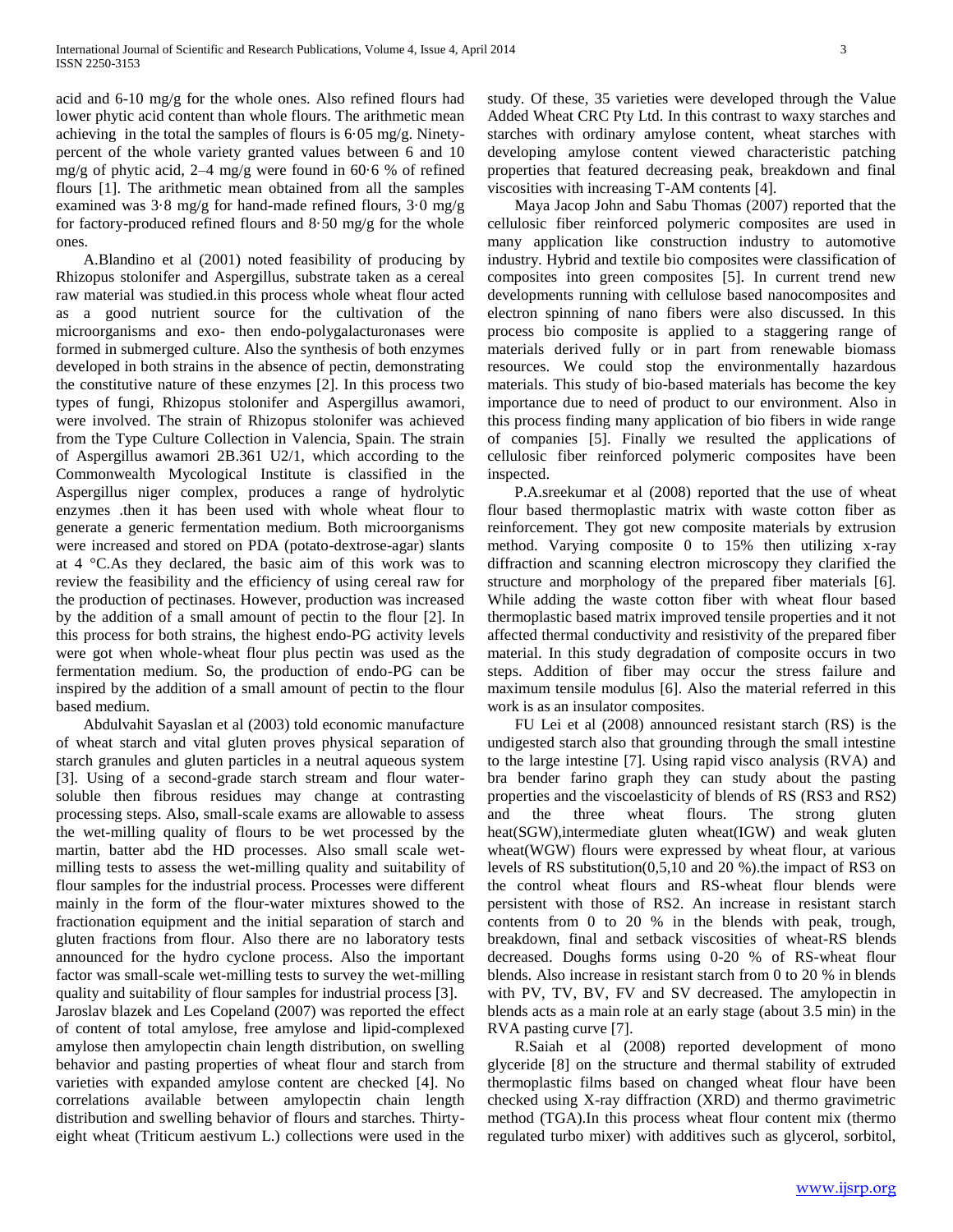silicium dioxide and magnesium stearate were used in material preparation. Also mono glyceride lipids were used for this work. While adding mono glycerid it decreased the intensity and widened the peaks received by XRD showing a reduction in crystal size. Also when quantity of mono glyceride was increase automatically apparent length of the crystal also be decreased. After the structure prepared samples has been tested with XRD experiments using a Rigaku miniflex wide angle X-ray diffractometer. The XRD analysis [8] exhibited that incorporation of lipid decrease the intensity and widening of peaks significantly for polymeric materials having 5 and 10% (w/w) of lipids and a reduction in the crystal size.

 Fatih Mengeloglu and Kadir Karakus (2008) were announced thermal performance of wheat straw flour (WF) filled thermoplastic composites were studied by applying the thermo gravimetric analysis and differential scanning calorimetry [9]. Then morphology and mechanical properties were studied by scanning electron microscope and universal testing machine. In this process the thermoplastic matrixes were converted high density polyethylene (HDPE), converted polypropylene (PP) or 50-percent mixture of these two polymers. Recycled HDPE pellets were generated from water pipes. Wheat flour in thermoplastic matrix decreased the degradation temperature of the composites. In this process single wheat flour and thermoplastics and two main decomposition peaks were inspected [9]. Wheat flours mingle with thermoplastic showing improved adhesion. In this work of mechanical properties of WF filled reusable thermoplastic, HDPE and PP based composites granted similar tensile and flexural properties. Using coupling agents we could improve properties of thermoplastic composites. The composites composed with the combination of 50-percent mixture of recycled HDPE and PP achieved related with the use of both coupling agents. Also all produced composites presented flexural properties required by the ASTM standard for polyolefin-based plastic lumber decking boards [9].

 Stefano D'Amico et al (2009) reported to study the potential of renewable polymers [10] based on wheat corn for wood bonding and wood composites was the main objective of this research. Economical wheat flour having mostly starch and proteins they these are used as a bio based glue. Also using differential scanning calorimetry (DSC) we studied thermal properties of the wheat flour glue. Then using micro viscoamylograph (MVA) inspected pasting profiles of the wheat flour slurry [10]. By increasing the temperature, the increase in bond strength up to a temperature of  $105\degree C$  was observed. Then mainly wood failure was observed. As they declared adhesive properties of wheat flour polymers for wood-to-wood bonding are strongly damaged by curing temperature.

 Thimothy Thama et al (2009) investigated that for developing countries low cost methods is suitable for nature fiber composites. Using corn flour/wheat stalk flour then using waste peak density polyethylene we made a natural fiber composite [11]. Then using this composite moisture absorption, impact, tensile properties and flexural properties were analyzed. In this process outer ring of the corn stalk flour consumed more water. Compare to whole corn stalk flour it observe high water. In this analysis both corn and wheat stalk composites has a similar impact properties of the composites. Using silane or sodium hydroxide treatments the tensile or flexural properties of the corn stalk composites were enhanced [11]. Also selection of processing techniques and materials may be affected slightly their properties. As they issued water absorption properties of the outer ring CSFCs is high than the whole CSFSs. But impact properties of the two is not has much difference.

 P.A. Sreekumar et al (2010) announced varying glycerol (20 %, 23 %, 25 %, 30 % and 35 % w/w) content with wheat flour based thermoplastic matrix were formulated using of extrusion through compression molding [6]. Also for this matrix two transitions peaks, one at low temperature then another one at high temperature by developing the volume of glycerol were observed. When correlated the value of matrix alone and adding sisal fiber to the matrix, addition of fiber with matrix will increase the storage and loss moduli at peak temperature region [6].

 Jean Mark Saiter,Larisa Dobircau and Nathalie Leblanc (2011) told history of the evolution of material science and material technology shoe us that one tendency for the future should be the use of agriculture resources [12]. In this process we were review the performance of one of these resources, that name is wheat flour. We display that is possible to get thermoplastic film with properties quasi equivalent to which is obtained for expensive pure starch then if u adding natural fibers with this we can get composites also. In this work we have chosen to study is retrieved from a formulation based on a wheat flour buy product, to which various components were added to obtain a film-forming material by an extrusion process [12]. The starting composition of this system is derived from the work previously done at the Laboratory of Engineering Materials (LGMA) of the Engineering School in Agriculture (Esitpa) and has been the subject of a patent.

 X.F.Ma et al (2012) reported that urea and formamide were used as a blended plasticizer for preparing the thermoplastic wheat flour (TPF) by single screw extruder. Method of making setup was wheat flour with plasticizer like urea and formamide [13]. Using scanning electron microscope (SEM) wheat flour granules were verified to transfer to a continuous phase. TG curves exposed that when the plasticizer weight content (PC) was under 40%, the whole plasticizer could be effectively belted to wheat flour. Also, TPF with 30% PC had the relatively good mechanical properties like tensile strength and elongation and young's modulus. Using X-ray analysis we could prove that the plasticizer effectively restrain the starch retro gradation of TPF also water absorption testing viewed that the lower pc was good water resistance for TPF. These are proved by using SEM and X-ray methods [13]. According to rheology study, TG analysis and mechanical testing, the optimum processing conditions are PC was between 30 and 40% then both the extruder screw speed and the processing temperature could effectively adjust the flow behavior of TPF.

#### V. WHEAT BRAN

 M.Mastromatteo et al (2008) expressed the single and interactive effects of the spelt and wheat bran as well as glycerol on the properties of wheat gluten planted edible films were studied in this process with surface methodology [14]. Exams were run to find water vapor permeability (WVP), mechanical properties and color of the films as well as the rheological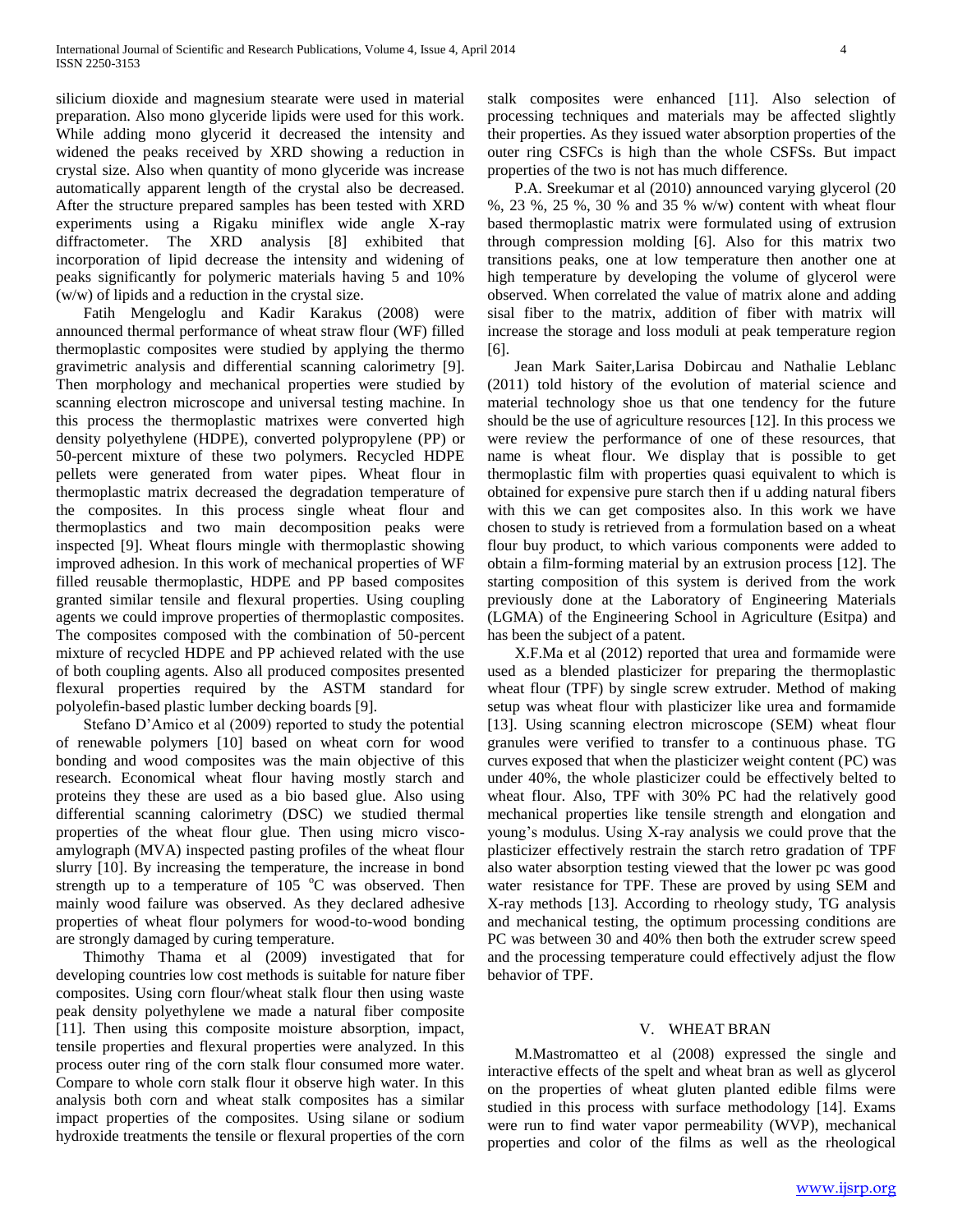properties of the film forming solutions. In this process the Elastic modulus (Ec) of the composite films was increased with the increase of bran concentration and the decrease of glycerol. The tenacity elevated with the increase of glycerol and spelt bran up to a threshold value after which a decrease was calculated. The complex modulus  $(E^*)$  of the composite films increased with the reduce of the glycerol concentration and with the increase of the wheat bran [14]. All film forming solutions granted pseudo plastic behavior. Also the apparent viscosity elevated with the increase of bran concentration due to the fact that a higher number of water molecules are damaged. Wheat gluten (10 g) (Sigma–Aldrich, Milan, Italy) was solubilized in distilled water– glycerol solution. The solution was shaked continuously using a magnetic stirrer hotplate until powders were fully dissolved. Then also, the wheat and spelt bran (Molino Bongiovanni) was added to the wheat gluten–water–glycerol solution and shaked again. In this process they reported this work was to show the water vapor barrier, the mechanical and dynamical properties then the rheological behavior of the wheat gluten-based edible films in order to obtain the optimal formulation for peculiar applications [14].

 Yi Zou et al (2009) declared the whole and split wheat straws (WS) with length up to 10cm used with polypropylene (PP). Weps to make low weight composites with properties remarkable to jute-PP composites with the same density. Also, inspected about the effect of WS concentration and WS length then crack configuration on flexural and tensile properties of the composites [15]. Mechanically split WS-PP composites have 114 % greater flexural strength,38% better modulus of elasticity then 10 % higher tensile strength and 140 % higher young's modulus and lower sound absorption compare with jute-PP composites. In this work novel method used for usage of long WS with PP nonwoven webs to make composites. For whole WS-PP composites, WS at 60 % weight ratio then 5cm long are the required condition for mechanical properties among the conditions learned during the compression molding at  $185^{\circ}$ c for 80 s [15].

 Sara Arranz and Fulgencio Saura Calixto (2010) were proclaimed more analytical studies on polyphenols in cereals refer to compounds decided in aqueous-organic extracts and alkali hydrolysates [16]. The main detached of this work was to complete if sulphuric acid hydrolysis may release significant amounts of polyphenols to be considered for analytical and nutritional studies. But this substantial amount of polyphenols bound to cell wall constituents may remain insoluble in the residues of evocation then alkali hydrolysis. Also, in this process HPLC/MS analyses of polyphenols were achieved in methanolacetone extracts, alkali and sulphuric acid hydrolysates of wheat flour and bran then pool of cereals of the diet [16]. The amount of polyphenols got in the acidic hydrolysates (200e1600 mg/100 g) was higher than in alkali hydrolysates (0.2e372 mg/100 g). Also Lower amount of polyphenols were got in the methanol acetone extracts (44e160 mg/100 g). Then Hydroxybenzoic, caffeic, cinammic and ferulic then protocatechuic acids were the important constituents of the hydrolysates. The addition of cereals to the intake of dietary polyphenols in Spain was anticipating around 360 g/person/day (65 mg of extractable and 295 mg no extractable polyphenols). All solvents used were analytical HPLC grade from Sigma Aldrich (St. Louis, Missouri, USA). Also, in this process water use as an ultrapure. Our values for extractable polyphenols [16] are in the same range (100 and 240 mg/100 g dry weight for wheat flour and bran respectively).

 Youna M. Hemery et al (2010) reported wheat bran is currently minimized by-product then it could be processed into food ingredients with high nutritional potential [17]. Main objective of this study was to determine the influence of bran moisture content then the influence of sub-zero temperatures on the mechanical properties of whole bran layers and hand isolated bran tissues to get details on their potential breakage behavior during fractionation processes. The mechanical properties of bran strips were predicted by stress–strain tests using a dynamic mechanical thermal analyzer and temperature control then relative humidity control also. In this work exposed that it is possible to regulate the mechanical properties of bran samples by hanging their moisture content and the temperature [17]. Then two common wheat (Triticum aestivum L.) cultivars altering in kernel hardness (hard wheat: Tiger, and soft wheat: Crousty), collected in 2005 in Germany (Tiger) and France (Crousty) were referred. To access isolated grain tissues, the grains ends (germ and brush) were cut with a razor blade and the remaining parts were immersed in distilled water for  $12-16$  h at  $20^{\circ}$ C. A crease incision was made then the endosperm was removed using a scalpel. Then it is possible to modulate their mechanical properties. Also, these results allow adapting fractionation processes for a better use of bran [17].

 Aynur Gunenc et al (2013) described alkyl resorcinols (ARs) are phenolic lipids then it mostly found in rye and wheat brans.in this work the stability of AR content and homologue composition of hard red wheat bran (HRWB) then soft red wheat bran (SRWB) were inspected, using four various bread formulations [18]. Also ARs in wheat bran samples were separated with four different solvents whereas ARs in breads were extracted with hot 1-propanol then quantified using gas chromatography–mass spectrometry (GC/MS). The different equations used in four bread trial were 100 % white flour (control breads), 30 % wheat bran, 30 % residue bran after AR Extraction then 30 % wheat bran plus 2 % crude AR extract. The effects of baking on whole phenolic content (TPC) and antioxidant activity were also decided. A positive correlation was checked between oxygen radical absorbance capacity (ORAC) and TPC R2=0.89).In this work materials Hard red wheat bran (HRWB) and soft red wheat bran (SRWB) were got from Kraft-Canada. All other ingredients necessary for bread making were equipped by the Culinary Department of Algonquin College, Ottawa, Ontario (ON), Canada. In this work as we conclude seven bread trials were attended with the same baking conditions, using two various wheat bran samples to regulate whether AR contents and antioxidant capacity changed [18]. The results viewed that naturally occurring wheat bran ARs were heat stable during baking. The breads with the highest amount of ARs were the most elevated and raised trial breads.

## VI. WHEAT HUSK

 Carole Guillaume et al (2010) were reported how the structural, surface, water vapor and gas barrier properties of wheat gluten (WG) participated paper could be altered by features of paper. For this work surface treated (TP) and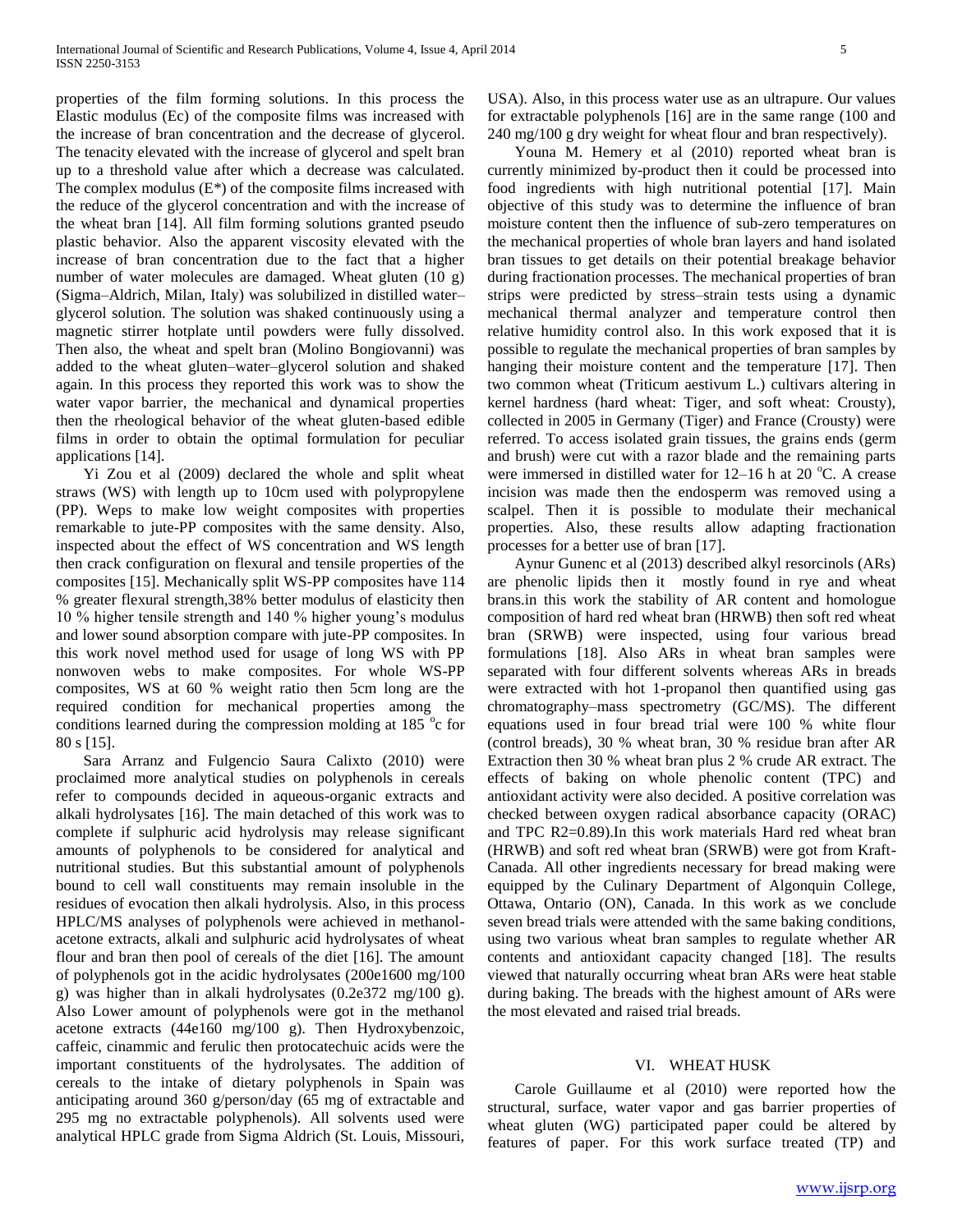untreated paper (UTP) were compared [19]. Forcing of WGcoating into the bulk of paper was marked in UTP and TP. The enhanced of penetration not worthy affect the surface properties, the transfer properties of WG-coated papers were increased when WG-coating highly charged while WG-TP acted as a microperforated material and the WG-UTP behaved as WG-film [19].

 Xiaoqing Zhang and Yesim Gozukara (2010) reported biodegradation of an array of chemically changed thermally processed wheat gluten (WG) based natural polymers were analyzed according to Australian standard (AS ISO 14855). Within 22days of compositing this type materials reached 93-100 % biodegradation. Chemical crosslinks [20] reduced the degree of the biodegradation with various for different modified systems. These segments contain shapes derived from the reaction with additives such as tannin or epoxidised soybean oil remained in the degradation residues while the glycidoxy propyl trimethoxy silane agent formed 20 % un-degraded having silicon-crosslinking structures. Component of the materials was also different with the protein and starch components degraded fast in biodegradation rate. Finally in this process they concluded chemically changed thermally processed WG materials [20] shows that most of the materials were still biodegradable but rate and degree of degradation could be varied due to formation of various network structures by various chemical modifications.

 Yi Zou et al (2010) recorded whole and split wheat straws (WS) length upto 10cm used with poly propylene (PP) webs to generate light weight composites with properties remarkable to jute-PP composite with same density [15]. Also wheat straw concentration, length and wheat straw split configuration on flexural and tensile properties of the composite has been inspected. Also sound absorption properties of composite from whole straw and split straw have been learned [15].

 Anne Chevillard et al (2011) expressed the aim of work is to inspected the influence of clay nanoparticles on the biodegradability of wheat gluten-based materials [21] via perfect understanding of multi-scale relationship between biodegradability then water transfer properties and structures of wheat gluten/clay materials. Wheat gluten/clay composites were produced through bi-vis extrusion by using an unchanged sodium montmorillonite (MMT) then organically modified MMT. Also three hypotheses have been proposed to account for underlying mechanisms based on the evaluation of the water sensitivity and multi-scale characterization of material structure. Molecular/macromolecular attraction between clay layers and wheat gluten matrix, ability of both components to improve interactions [21] appeared as the key parameter governing the nanostructure.

 Pakanita Muensri et al (2011) told effect of fiber lignin content on biocomposite properties was inspected. In this study coconut fiber was managed with 0.7% sodium chlorite to decrease amount of lignin. Then mechanical properties, water sensibility, matrix glass progress and infrared spectra of bio composites processed with fiber having different amount of lignin were avaluated.in this process they described increment of coconut fiber significantly improved properties of wheat gluten biomaterials.

 Beatriz Montano-Leyva et al (2012) declared bio composite from wheat by-products like wheat gluten and wheat straw fibers were produced using a thermo mechanical process [22]. Using three types of wheat straw fibers, morphological and surface reactivity's were done by successive grinding process. In this process main objective of the present study were to gain further scientific knowledge about the crush of the fibers characteristics on the mechanical properties of these composite materials and to evaluate in which extent the extension of wheat straw fibers could reduce the final cost of materials without altering their mechanical properties. Also mechanical properties were analyzed through tensile tests and considered in relation to the structure of material. Mainly, interfacial adhesion between the fiber and matrix [22]. Always increasing fiber content up to 11.1 vol % led improvement in both the young's modulus and the stress at break then reduction in the strain at break. In this process to determine that the adhesion at the interface wheat straw fiber/wheat gluten was developed by an increased hydrophobicity of wheat straw fibers, what was convinced by successive grinding and a greater specific surface of fibers what was avoided in the case of small fibers. In this work economic vital wheat gluten (WG) was kindly granted by Syral (Belgium) under the reference AMYGLUTEN 110. Its moisture and protein content was approximately 10 % and 80 %. Glycerol (Fluka, Sigma–Aldrich Chemie, and Steinheim, Germany) was used as a plasticizer. Wheat straw (WS) (T. aestivum cv. Apache) was granted by Fernand Meaux (Saint Jean du Sales, Aveyron, France), harvested in 2007 and was used for grinding experiments to obtain wheat straw fibers [22]. For this process, three types of wheat straw fibers arranged by successive grinding processes then showing contrasted. When increasing fiber content led to an increase in the Young's modulus then stress at break and to a reduction in the strain at break. Anyhow addition of wheat straw fibers reduce the final cost of the materials without altering the mechanical properties of wheat gluten-based materials [22].

 Sudsiri Hemsri et al (2012) announced in this work coconut fiber-reinforced wheat gluten (WG) bio composite were fabricated [23]. Coconut fibers (CCFs) were chemically changed by sodium hydroxide or silane treatment then alkali surface treatment with silane treatment. In this process X-ray photoelectron spectroscopy (XPS) then gas chromatography or mass spectroscopy (GC/MS) analyses were worked to prove the presence of the silane on silane–treated coconut fiber (SCCF) then alkali-followed by silane-treated fiber (ASCCF). Using three-point bending test, the mechanical properties of composites with 15 mass % fiber loading were analyzed. Then also, scanning electron microscopy (SEM) was used to inspected fracture surface characteristics of composite [23]. Then fiber surface treatment with carbonate silane can increase WG matrix/coconut fiber adhesion.

 E.Chabrat et al (2012) announced wheat flour plasticized with glycerol and associated with poly (lactic acid) in a one-step twin-screw extrusion process [24] in the presence of citric acid with or without extra water. Using these additives on process parameters and thermal, mechanical and morphological properties of inserted samples from the arranged blends was studied. In this process Compatibilizer as citric acid acted by boosting de-polymerization [24] of both starch and PLA. Finally they concluded by adding small amount of water during the extrusion process was useful to the whole process, facilitating compounding, developing starch plasticization and lowering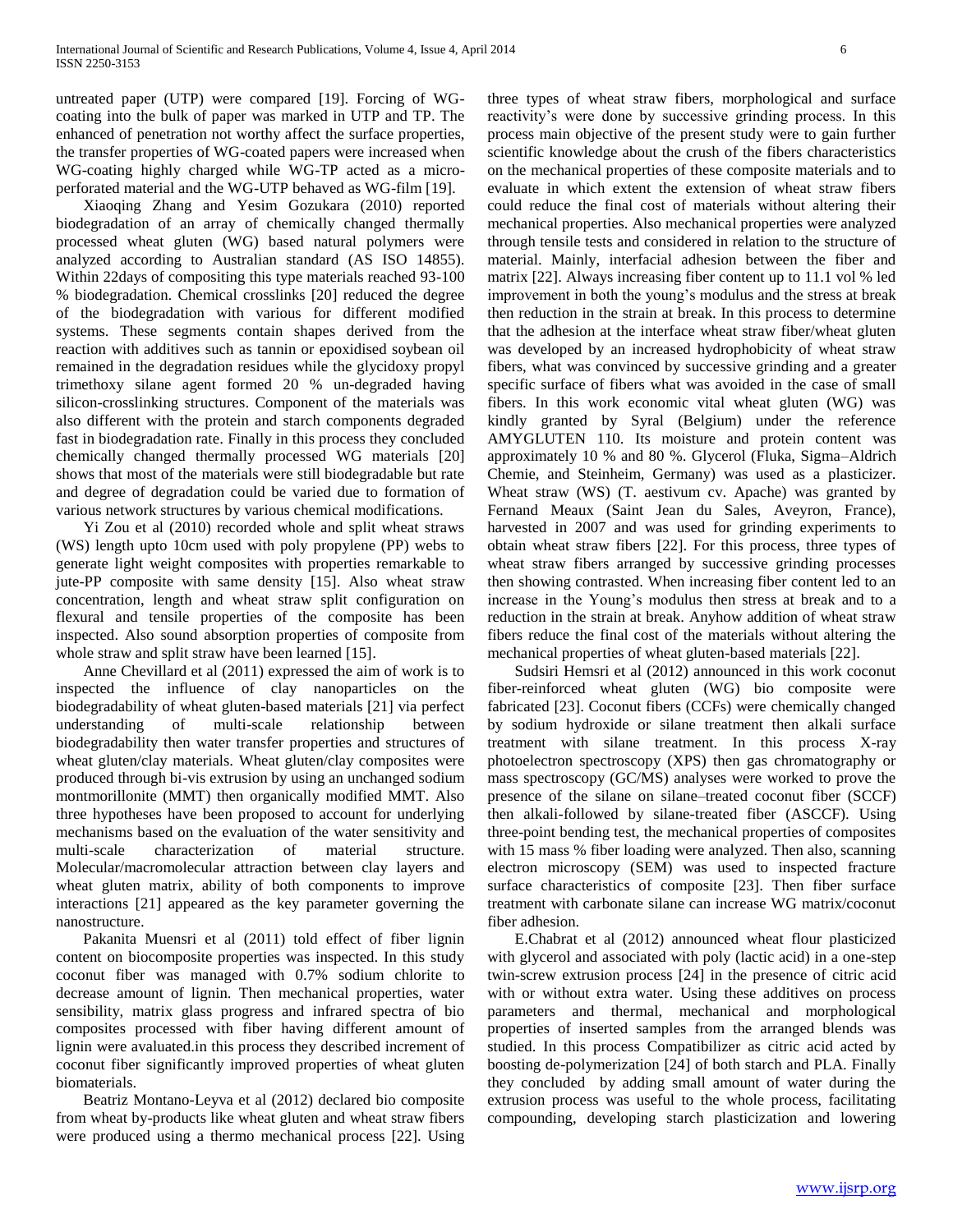PLA depolymerization when small amounts of citric acid were used.

 Takian fakhrul et al (2013) told due to low cost and high specific properties, simple fabrication methods universal studies have been implemented on natural fiber reinforced thermoplastics [25]. In this process using the effect of associating small amount (5 %) of wood sawdust and wheat flour they calculated mechanical, morphological, chemical and thermal then water absorption properties of polypropylene (PP). Now both types of composites at breaking condition yield strength and elongation decreased whereas the young modulus and flexural modulus were increased. In this process using scanning electron microscopy (SEM) we learned morphological properties [25]. Also thermo gravimetric analyses (TGA) and water absorption tests are accepted the composed composites shown higher thermal stability and water absorption in comparison with virgin PP. As they declared extension of wheat flour and sawdust to PP are changed its mechanical, morphological, physical and thermal properties greatly. Also mechanical properties of the both composites were lower due to poor adhesion between the fibers and plastic matrix accepted by the morphological study. Also due to small particle size of wheat flour has better mechanical properties compare to wood saw dust composites [25].

 H.Abdillahi et al (2013) exposed the effects of citric acid on wheat flour /glycerol/poly (latic) acid (PLA) mixture prepared by one-step twin-screw extrusion have been [considered](http://thesaurus.com/browse/considered) to improve barrier properties of starch based materials. From prepared compounds with varying ratio (0-20 part) of citric acid to produced series of injected samples [26]. The power of citric acid on the water vapor permeability, oxygen permeability then water solubility in the film were measured. Also barrier properties results shown that citric acid perform as a compatiblizing agent between starch and PLA phases for ratio between 0 to 10 parts. Finally they concluded Citric acid was combined to wheat flour/PLA blends to improve the miscibility of PLA and wheat flour. Also, evaluate its effect on their barrier properties [26]. The tendency of film densities as a function in the WVP and oxygen permeability was contrasting from that observed for conventional plastics. Also, low citric acid content significantly reduced the WVP up to 80 % and overall 90 % the oxygen permeability [26].

 Tamara Dapecevic Hadnadev et al (2013) revealed Experimental and theoretical influence of addition of various amounts of three types starch sodium octenyl succinate (OSA) granules (0-20%) were non-physically modified, pregelatinized and hydrolyzed spray-dried on rheological behavior of wheat flour dough systems under oscillatory strain conditions was inspected [27]. In this process two model parameters were used for quantitative description of the rheological behavior of the systems were effective modulus and the dumping coefficient [27]. The most fixed system with pronounced dumping effects was the dough improved with 20 % of the non-physically changed OSA starch granules (max of the effective modulus and min of the dumping coefficient). Then the softest system was dough with 20 % of the pregelatinized OSA starch. OSA starches as well as dough samples in which wheat flour was partially restored with OSA starches were noticed in a Jeol JSM 6460LV scanning electron microscope (Tokyo, Japan) with a 25-kV

acceleration voltage. It primarily depends on the rigidity of added OSA starch granules and their efficiency external surfaces [27].

 Hector A. ruiz et al (2013) reported main objective of this study were extraction of hemicellulose from wheat straw(WS) and its uses in the reinforcement of k-carrageenan/locust bean gum (k-car/LBG) polymeric blend films (PBFs). In this study barrier properties, mechanical properties and moisture content and opacity then thermal properties of the resulting PBFs were decided and associated with incorporation oh HE. In this study they showed reinforce k-car/LBG PBF and it can be other source in the application of hemicellulose according to bio refinery concept.

 Beatriz Montani-Leyva et al (2013) issued bio composites from wheat gluten and wheat straw fibers were processed using thermochemical process [22]. Using three types of wheat straw fibers morphologies and surface reactivities were processed by successive grinding processes. Main objective of this study is to reduce the final cost of material without changing its mechanical properties [22]. Finally in this project they announced reinforcing effect of wheat straw fibers was increased to deplasticizing effect and particularly pronounced for ball milling wheat straw fibers.

 While adding the waste cotton fiber with wheat flour based thermoplastic based matrix improved tensile properties and it not affected thermal conductivity and resistivity [6] of the prepared fiber material as has been confirmed by P.A.sreekumar and R.saiah (2008) et al. Wheat flours mingle with thermoplastic showing improved adhesion. In this work of mechanical properties of WF filled reusable thermoplastic, HDPE and PP based composites granted similar tensile and flexural properties then using coupling agents [9] we could improve properties of thermoplastic composites proved by Fatih Mengeloglu and Kadir Karakus (2008). Mechanically split WS-PP (wheat straw polypropylene web) composites have 114 % greater flexural strength, 38 % better modulus of elasticity then 10 % higher tensile strength and 140 % higher young's modulus and lower sound absorption [15] compare with jute-PP composites accepted by Yi Zou and Shah Hudu (2009) et al.

 Using silane or sodium hydroxide treatments we enhanced the tensile or flexural properties of the corn stalk composites [11] were approved by thimothy thamae, shanil vaja and yiyi shangguan (2009) et al. TPF (thermoplastic wheat flour) with 30% PC had the relatively good mechanical properties like tensile strength and elongation and young's modulus [13] were examined by X.F.Ma, J.G.Yu, and Y.B.Ma. Both types of composites (wood sawdust and wheat flour) at breaking condition yield strength and elongation decreased whereas the young modulus and flexural modulus increased [25] were proved by Takian fakhrul, rubayyat mahbub and M.A.Islam (2013).

 Morphological examination of the fracture surfaces by scanning electron microscopy (SEM), carried out in order to investigate the variation of the measured mechanical properties. Using three types of wheat straw fibers, morphological and surface reactivity's were done by successive grinding process [22] received from Beatriz Montano-Leyva and Gabriela Ghizzi D.da silva (2012) et al.

 Using these additives on process parameters and thermal, mechanical and morphological properties of inserted samples from the arranged blends was studied. In this process compatibilizer as citric acid acted by boosting depolymerization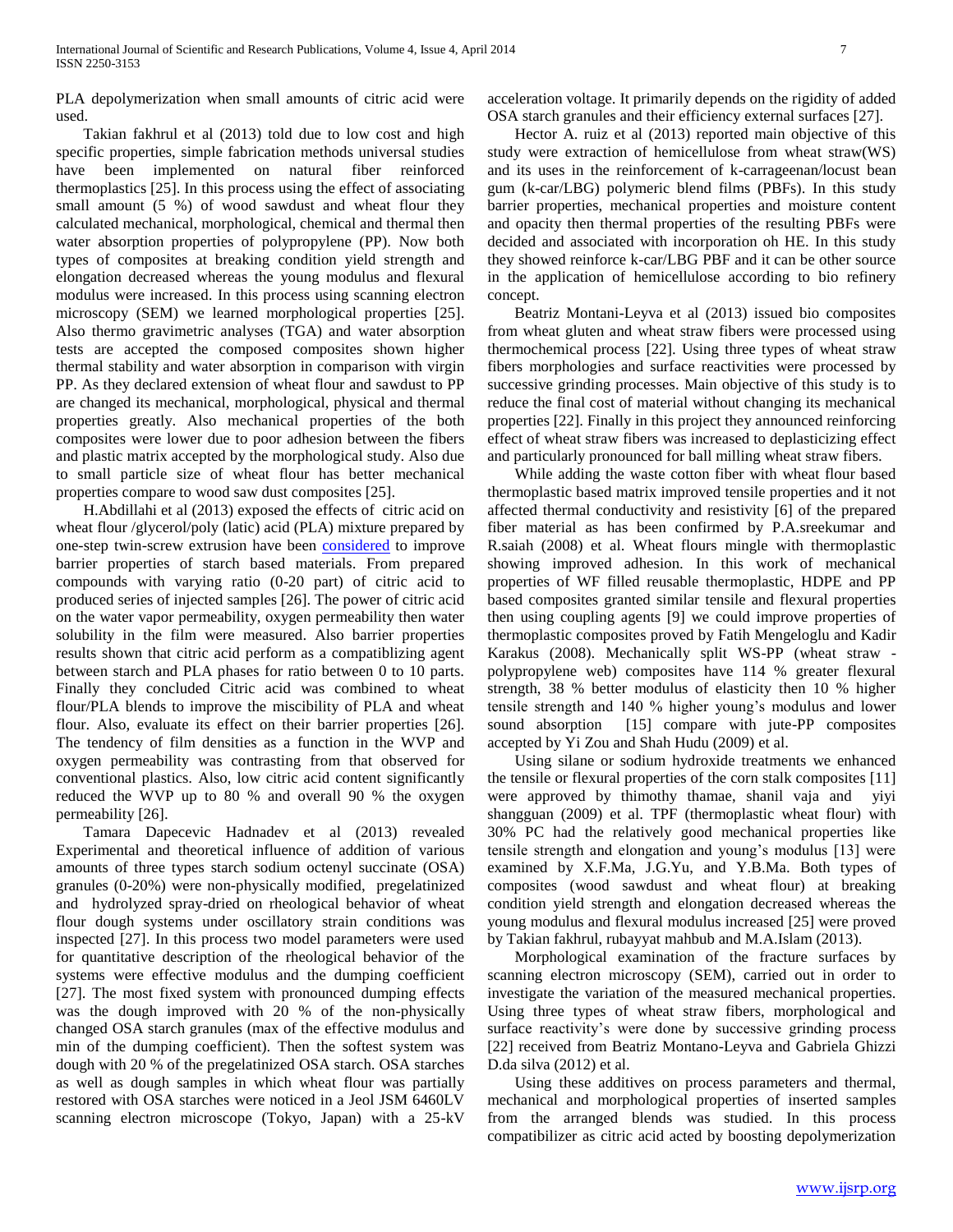of both starch and PLA [24] were proved by E.Chabrat, H.Abdillahi (2012) et al.extension of wheat flour and sawdust to PP are changed its morphological properties [25] were announced by Takian fakhrul, rubayyat mahbub and M.A.Islam (2013).

 Water absorption test results it is clearly that pure PP is severely hydrophobic and its water absorbing strength is grown by adding sawdust and flour. Water absorption is twice greater in the PP-composites. This might be associated to the fact that wood is clearly hydrophilic in nature due to presence of the hydrophilic hydroxyl groups of cellulose, hemicelluloses then lignin that is responsible for water absorption [25] were examined by Takian Fakhrul, Rubayyat Mahbub (2013) et al. Water absorption grown up with flour content while pure HDPE (High Density Polyethylene) takes in very little water over time. As lignocellulose materials have a peak concentration of hydroxyl groups (OH). Also they are very hydrophilic. In increasing, as the filler content improves given the same average particle size, the interfacial area increases. The interfacial area can be a pathway for movement of water molecules were reviewed by Espert et al, 2004.

 While adding mono glyceride, it decreased the intensity and widened the peaks received by XRD showing a reduction in crystal size. Also, when quantity of monoglyceride was increase automatically apparent length of the crystal was decreased. Also, The XRD analysis exhibited that incorporation of lipid decrease the intensity and widening of peaks significantly for polymeric materials having 5 and 10 % (w/w) of lipids and a reduction in the crystal size [6] were proved by R.Saiah, P.A. Sreekumar(2008) et al.

## VII. CONCLUSION

 The flours connecting to the refined factory production show values lower than the rest. Quantity of monoglyceride was increase automatically apparent length of the crystal was decreased. The production of endo-PG (poly galacturonases) can be inspired by the addition of a small amount of pectin to the flour based medium. Wheat starch and vital wheat gluten are developed by wet-milling of wheat flours by four processes. Processes were different mainly in the form of the flour-water mixtures showed to the fractionation equipment and the initial separation of starch and gluten fractions from flour. Swelling power of flour is a simple test that reflects a number of industrially relevant characteristics of starch, and also it can be used as an indicator of amylose content and cementing properties of starch. Addition of fiber may occur the stress failure and maximum tensile modulus. Blending resistant starches with wheat flours derived in acceptable RVA (rapid visco analysis) parameters. Quantity of mono glyceride was increase automatically apparent length of the crystal was decreased. The water vapour barrier, the mechanical and dynamical properties then the rheological behavior of the wheat gluten-based edible films in order to obtain the optimal formulation for peculiar applications. Wheat flour in thermoplastic matrix decreased the degradation temperature of the composites. Adhesive properties of wheat flour polymers for wood-to-wood bonding are strongly damaged by curing temperature. Then, excellent adhesive bond strength could be achieved with the used wheat flour glue

without any additives. Investigation of the response of frequency differnsation confirms that dynamic mechanical properties of the starch based polymer is sensitive. The total amount of polyphenols was greater in wheat bran (161.7 mg/100 g) than in wheat flour (112.2 mg/100 g). The mechanisms of paper-coating by proteins and hoe understand structural then surface, transfer properties of wheat gluten (WG) coated paper influenced by nature of the paper.

 Chemically changed thermally processed WG (Wheat gluten) materials shows that most of the materials were still biodegradable but rate and degree of degration could be varied due to formation of various network structures by various chemical modifications. Rate of biodegradation of wheat glutenbased materials has been decreased by adding unchanged MMT (HPS) without affecting the last biodegradation level though the presence of an organically changed MMT did not significantly influence the biodegradation pattern.

 Increment of coconut fiber significantly improved properties of wheat gluten biomaterials. Fiber surface treatment with carbonate silane can increase WG (Wheat gluten) matrix/coconut fiber adhesion. Adding too much citric acid led to a plasticization and/or hydrolysis effect of wheat flour/PLA blends thus involving a reduce in the WVP of those blends.

#### **REFERENCES**

- [1] Febles C. I, Arias A, Hardisson A, Rodrı´guez-Alvarez C and Sierra A. Journal of Cereal Science 2002, 36, 19–23.
- [2] Blandino A, Dravillas K, Cantero D, Pandiella S.S and Webb C. Process Biochemistry 2001, 37, 497–503.
- [3] Abdulvahit Sayaslan. Lebensm.-Wiss. u.-Technol 2004, 37, 499–515.
- [4] Jaroslav Blazek and Les Copeland. Carbohydrate Polymers 2008, 71, 380– 387.
- [5] Maya Jacob John and Sabu Thomas. Carbohydrate Polymers 2008, 71, 343– 364.
- [6] Sreekumar P.A, Gopalakrishnan P, Leblanc N and Saiter J.M. Composites 2010, 41, 991–996.
- [7] FU Lei, TIAN Ji-chun, SUN Cai-ling, and LI Chun. Agricultural Sciences in China 2008. 7, 812-822.
- [8] Saiah R, Sreekumar P.A, Leblanc N and Saiter J.-M. Industrial crops and products 2009, 29, 241–247.
- [9] Fatih Mengeloglu and Kadir Karakus. Sensors 2008, 8, 500-519.
- [10] Stefano D'Amico, Marta Hrabalova, Ulrich Muller and Emmerich Berghofer. Industrial Crops and Products 2010, 31, 255–260.
- [11] Thimothy Thamae, Shanil Vaja, Yiyi Shangguan, Claire Finoro, Nick Stefano and Caroline Baillie. ISBN: 978-1-60741-301-1, 2009.
- [12] Jean Marc Saiter, Larisa Dobircau, and Nathalie Leblanc. International Journal of Polymer Science 2012.
- [13] Ma X.F, Yu J.G and Ma Y.B. Carbohydrate Polymers 2005, 60, 111–116.
- [14] Mastromatteo M, Chillo S, Buonocore G.G, Massaro A, Conte A and Del Nobile M.A. Journal of Food Engineering 2008, 88, 202–212.
- [15] Yi Zou, Shah Huda and Yiqi Yang. Bioresource Technology 2010, 101, 2026–2033.
- [16] Sara Arranz and Fulgencio Saura Calixto. Journal of Cereal Science 2010, Vol. 51, pp. 313-318.
- [17] Youna M. Hemery, Frederic Mabille, Milena R. Martelli and Xavier Rouau. Journal of Food Engineering 2010, 98, 360–369.
- [18] Aynur Gunenc, Hamed Tavakoli, Koushik Seetharaman and Paul M. Mayer. Food Research International 2013, 51, 571–578.
- [19] Carole Guillaume, Jeremy Pinte, Nathalie Gontard and Emmanuelle Gastaldi. Food Research International 2010, 43, 1395–1401.
- [20] Xiaoqing Zhang, Yesim Gozukara, Parveen Sangwan, Dachao Gao and Stuart Bateman. Polymer Degradation and Stability 2010, 95, 2309-2317.